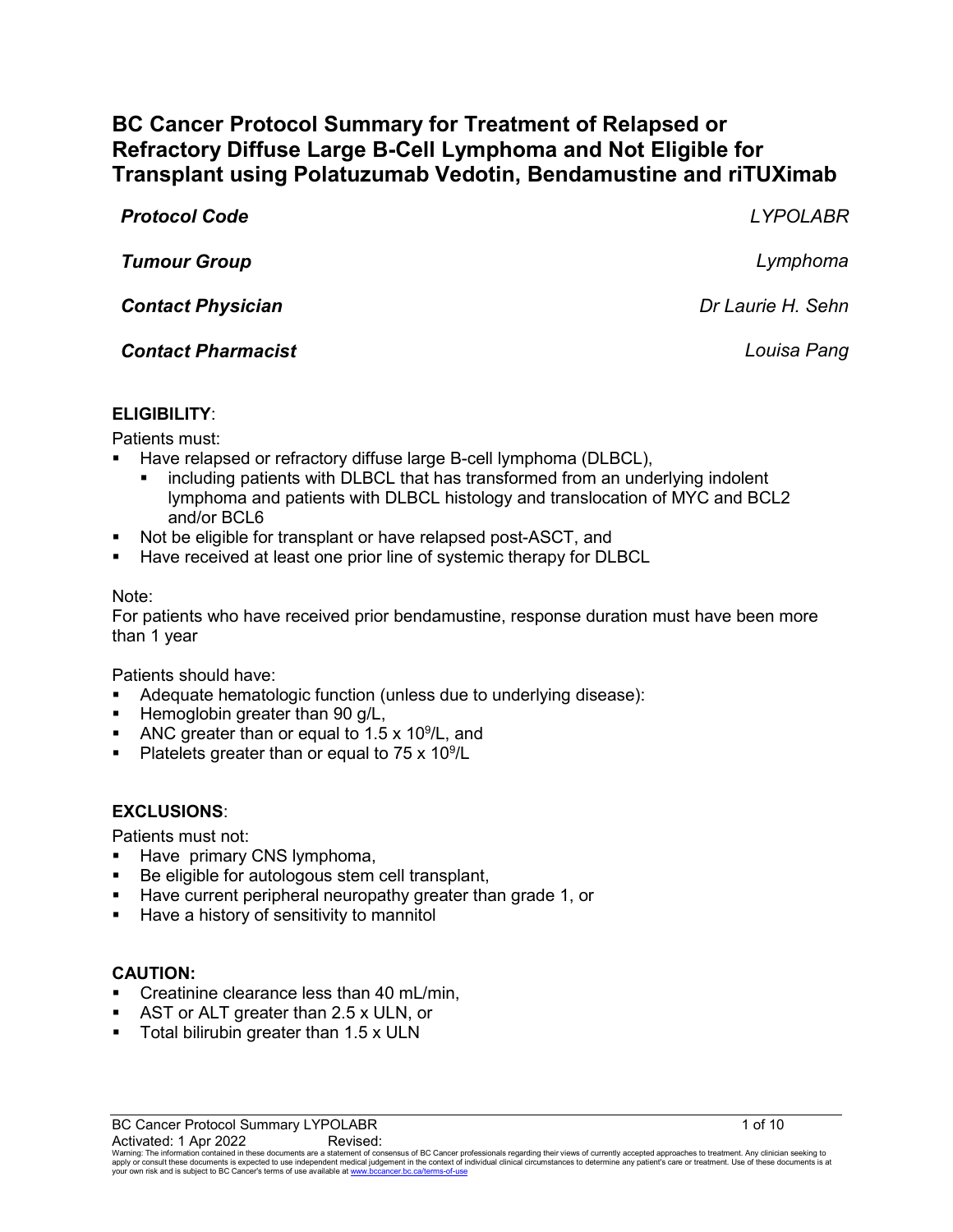## **TESTS**:

- **Baseline**:
	- Required before first treatment: CBC and differential, platelets, creatinine, ALT, bilirubin, alkaline phosphatase
	- Required, but results do not have to be available to proceed with first treatment; results must be checked before proceeding with cycle 2: HBsAg, HBcoreAb
- **Before Day 1 of each cycle**: CBC and differential, platelets, creatinine, total bilirubin, ALT, alkaline phosphatase
- **If clinically indicated**: sodium, potassium, calcium, albumin, phosphate, uric acid, direct bilirubin

## **PREMEDICATIONS**:

Antiemetic protocol for moderately emetogenic chemotherapy (see protocol SCNAUSEA)

For riTUXimab portion:

- For intravenous infusion: diphenhydrAMINE 50 mg PO *prior to riTUXimab IV and then* q 4 h during the IV infusion, *if the infusion exceeds 4 h* acetaminophen 650 to 975 mg PO *prior to riTUXimab IV and then* q 4 h during the IV infusion, *if the infusion exceeds 4 h*
- **For subcutaneous injection:** diphenhydrAMINE 50 mg PO *prior to riTUXimab subcutaneous* acetaminophen 650 to 975 mg PO *prior to riTUXimab subcutaneous*

For polatuzumab vedotin portion:

Premedications are optional but if infusion-related reactions are observed in the absence of premedication, premedication must be administered before subsequent doses:

- diphenhydrAMINE 50 mg PO *prior to infusion*
- acetaminophen 650 to 975 mg PO *prior to infusion*

## **SUPPORTIVE MEDICATIONS:**

- If HBsAg or HBcoreAb positive, start lamiVUDine 100 mg PO daily for the duration of chemotherapy and continue for one year from treatment completion for patients who are HBsAg positive and for six months for patients who are HBcoreAb positive.
- valACYClovir 500 mg PO daily and cotrimoxazole DS 1 tab PO 3 times each week (Monday, Wednesday and Friday) for the duration of chemotherapy and continue for 6 months after treatment completion

BC Cancer Protocol Summary LYPOLABR 2 of 10

 $\rm Activated:1$   $\rm Apr$   $\rm 2022$   $\rm Revised$ :<br>Warning: The information contained in these documents are a statement of consensus of BC Cancer professionals regarding their views of currently accepted approaches to treatment. Any cli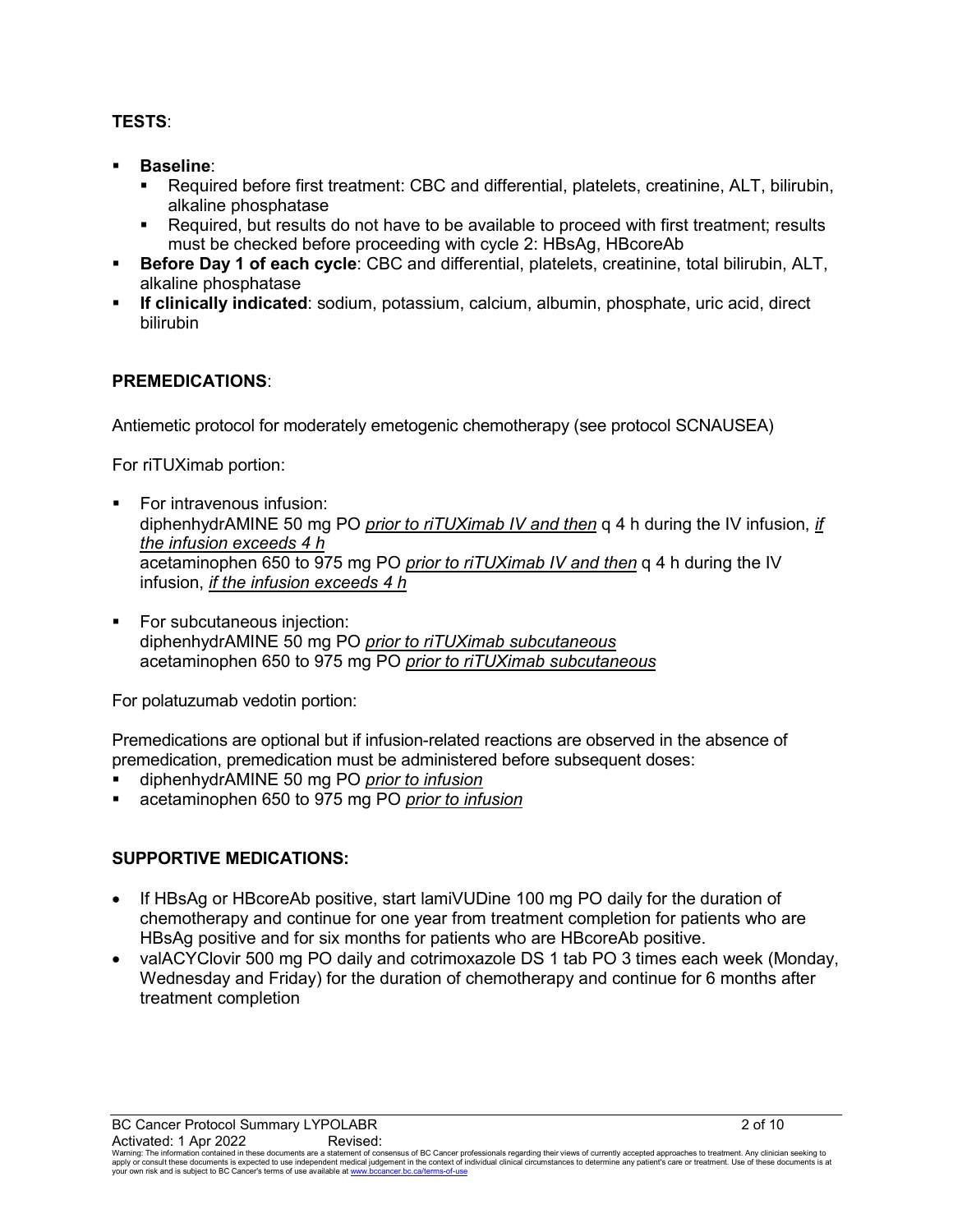### **TREATMENT:**

**1 cycle= 21 days. Treat for 6 cycles**. (May extend interval to every 28 days if required for better tolerance).

Discontinue if definite progression at any time.

#### **Filgrastim is mandatory for primary prevention of neutropenia. Submit a special authority request to Pharmacare for filgrastim coverage**.

#### **CYCLE 1:**

| Drug                                | Dose                                                                    | <b>BC Cancer Administration Guideline</b>                                            |  |
|-------------------------------------|-------------------------------------------------------------------------|--------------------------------------------------------------------------------------|--|
| riTUXimab**†                        | 375 mg/m <sup>2</sup> on Day 1                                          | IV in 250 to 500 mL NS over 1 hour 30<br>min to 8 hours*                             |  |
| polatuzumab<br>vedotin <sup>4</sup> | 1.8 mg/kg on Day 2                                                      | IV in 50 to 250 mL NS over 1 hour and 30<br>minutes (with 0.2 micron in-line filter) |  |
| bendamustine                        | 90 mg/m <sup>2</sup> on Days 2 and 3                                    | IV in 250 to 500 mL NS over 1 hour                                                   |  |
| filgrastim                          | 5 mcg/kg daily for 5 days<br>starting on Day 7.<br>300 mcg: up to 75 kg | subcutaneous                                                                         |  |
|                                     | 480 mcg: 76kg to 110 kg<br>600 mcg: greater than 110kg                  |                                                                                      |  |

 $\rm Activated:1$   $\rm Apr$   $\rm 2022$   $\rm Revised$ :<br>Warning: The information contained in these documents are a statement of consensus of BC Cancer professionals regarding their views of currently accepted approaches to treatment. Any cli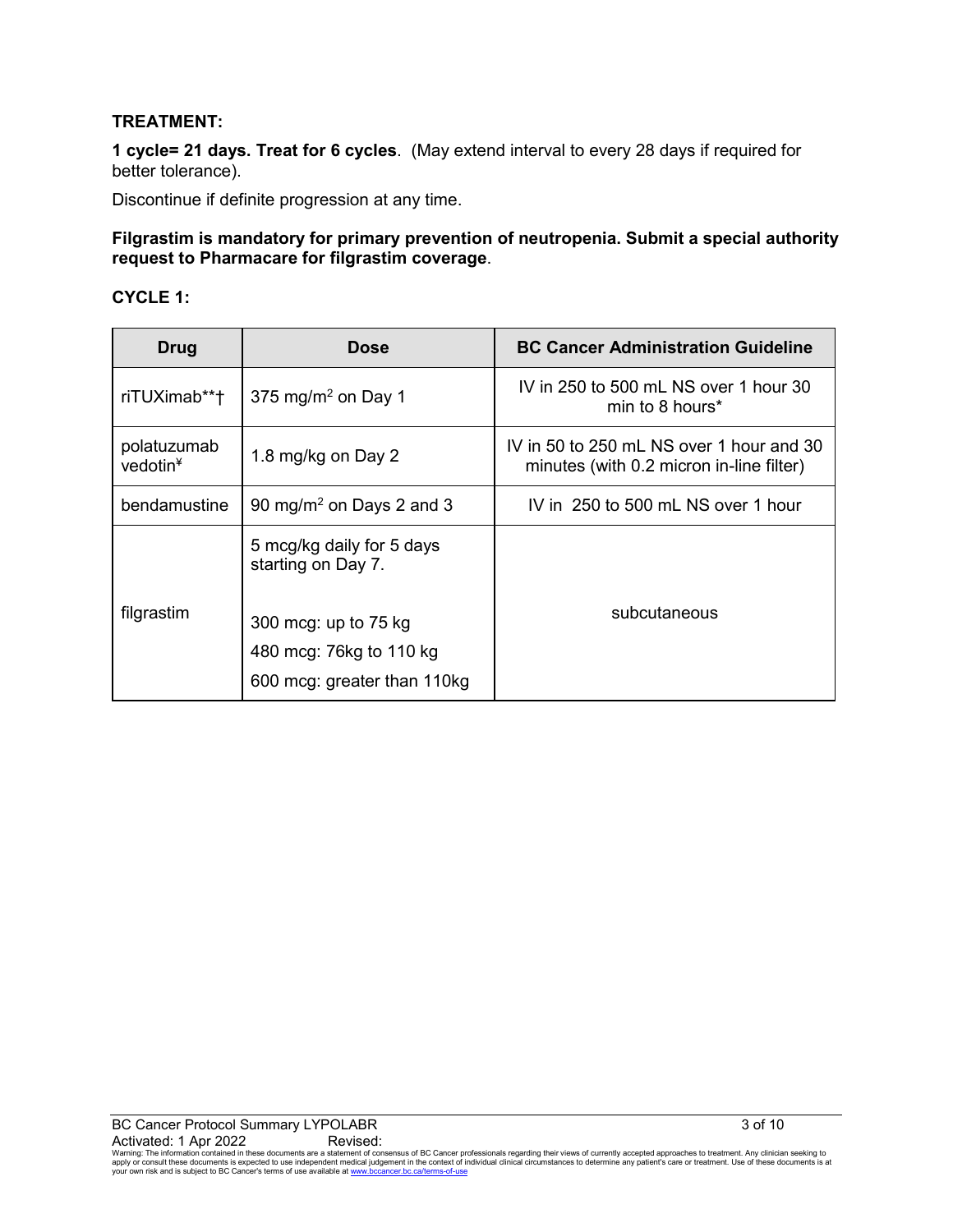#### **CYCLES 2 to 6:**

| Drug                                | <b>Dose</b>                                                                                                                                    | <b>BC Cancer Administration Guideline</b>                                                                         |  |
|-------------------------------------|------------------------------------------------------------------------------------------------------------------------------------------------|-------------------------------------------------------------------------------------------------------------------|--|
| polatuzumab<br>vedotin <sup>4</sup> | 1.8 mg/kg on Day 1                                                                                                                             | IV in 50 to 250 mL NS over 30 minutes (if<br>no prior reaction) with 0.2 micron in-line<br>filter                 |  |
| bendamustine                        | 90 mg/m <sup>2</sup> on Days 1 and 2                                                                                                           | IV in 250 to 500 mL NS over 1 hour                                                                                |  |
|                                     | 375 mg/m <sup>2</sup> on Day 1 or 2<br>whenever possible but not<br>later than 72 h after day 1 of<br>polatuzumab vedotin                      | IV in 250 to 500 mL NS over 1 hour 30<br>min to 8 hours*                                                          |  |
| riTUXimab**†                        | If IV infusion tolerated (no severe reactions requiring early<br>termination), subsequent doses can be given by subcutaneous<br>administration |                                                                                                                   |  |
|                                     | 1400 mg (fixed dose in 11.7)<br>mL) on Day 1 or 2 whenever<br>possible but not later than 72 h<br>after day 1 of polatuzumab<br>vedotin        | Subcutaneous over 5 minutes into<br>abdominal wall <sup>+</sup><br>Observe for 15 minutes after<br>administration |  |
|                                     | 5 mcg/kg daily for 5 days<br>starting on Day 7.                                                                                                |                                                                                                                   |  |
| filgrastim                          | 300 mcg: up to 75 kg<br>480 mcg: 76kg to 110 kg<br>600 mcg: greater than 110kg                                                                 | subcutaneous                                                                                                      |  |

\*Start the (first dose) initial infusion at 50 mg/h and, after 1 hour, increase by 50 mg/h every 30 minutes until a rate of 400 mg/h is reached. *For all subsequent treatments*, infuse 50 mL (or 100 mL) of the dose over 30 minutes then infuse the remaining 200 mL (or 400 mL) (4/5) over 1 hour (total infusion time = 1 hour 30 min). Development of an allergic reaction may require a slower infusion rate. See hypersensitivity below.

\*\*The risk of cytokine release syndrome is low but is increased when the peripheral blood lymphocyte count is greater than 30 to 50 x 10 $\degree$  /L. While there is no requirement to withhold riTUXimab based on lymphocyte count, clinicians may wish to pre-medicate patients with high tumour burden with steroids prior to riTUXimab infusion or omit the riTUXimab from the first cycle of treatment.

BC Cancer Protocol Summary LYPOLABR 4 of 10

 $\rm Activated:1$   $\rm Apr$   $\rm 2022$   $\rm Revised$ :<br>Warning: The information contained in these documents are a statement of consensus of BC Cancer professionals regarding their views of currently accepted approaches to treatment. Any cli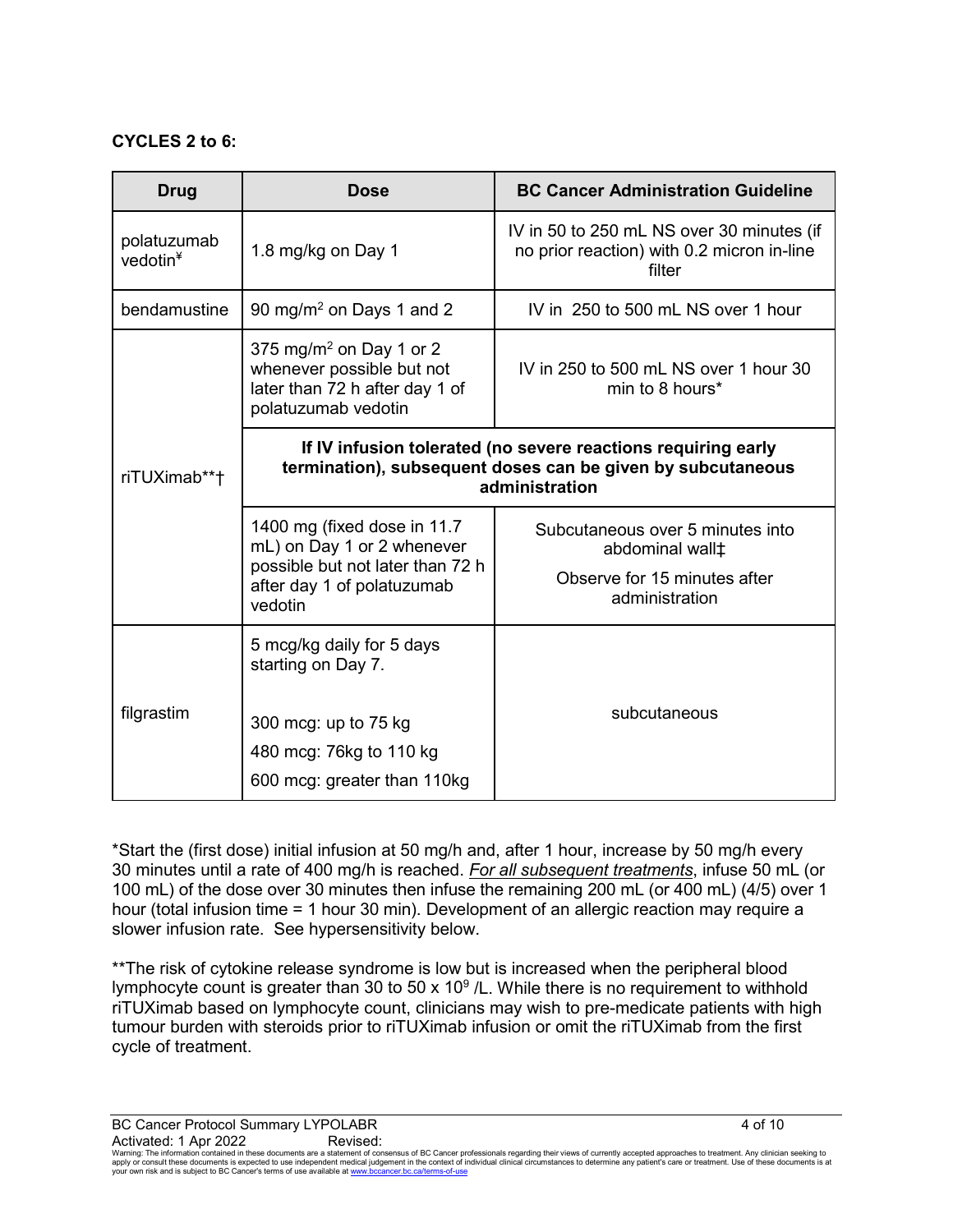†Patients must receive first dose by IV infusion (using the IV formulation) because the risk of reactions is highest with the first infusion. IV administration allows for better management of reactions by slowing or stopping the infusion.

‡During treatment with subcutaneous riTUXimab, administer other subcutaneous drugs at alternative injection sites whenever possible.

\*Start the (first dose) initial infusion at 50 mg/h and, after 1 hour, increase by 50 mg/h every 30 minutes until a rate of 400 mg/h is reached. *For all subsequent treatments*, infuse 50 mL (or 100 mL) of the dose over 30 minutes then infuse the remaining 200 mL (or 400 mL) (4/5) over 1 hour (total infusion time = 1 hour 30 min). Development of an allergic reaction may require a slower infusion rate. See hypersensitivity below.

¥Monitor for infusion--related reactions with polatuzumab vedotin during the infusion and for at least 90 minutes following completion of the initial dose. Observe for 90 minutes for fever, chills, rigors, hypotension, nausea or other infusion associated symptoms. If prior infusion was well tolerated, subsequent doses may be administered over 30 minutes and patients should be monitored during the infusion and for at least 30 minutes after completion of infusion.

#### **Vitals monitoring for polatuzumab vedotin:**

#### For infusions on Cycle 1

Vital signs including temperature, blood pressure, respiratory rate, and pulse rate immediately before the start of infusion, every 30 minutes during the infusion, at the end of infusion and every 30 minutes for 90 minutes following completion of dosing at Cycle 1.

#### For subsequent infusions

Vital signs including temperature, blood pressure, respiratory rate, and pulse rate immediately before the start of infusion, at the end of infusion and as needed.

#### **DOSE MODIFICATIONS**:

#### **Dose Levels for Toxicities**

| Drug         | Dose Level 0<br>(Starting Dose) | Dose Level -1        | Dose Level -2        |
|--------------|---------------------------------|----------------------|----------------------|
| bendamustine | 90 mg/m <sup>2</sup>            | 70 mg/m <sup>2</sup> | 50 mg/m <sup>2</sup> |

 $\rm Activated:1$   $\rm Apr$   $\rm 2022$   $\rm Revised$ :<br>Warning: The information contained in these documents are a statement of consensus of BC Cancer professionals regarding their views of currently accepted approaches to treatment. Any cli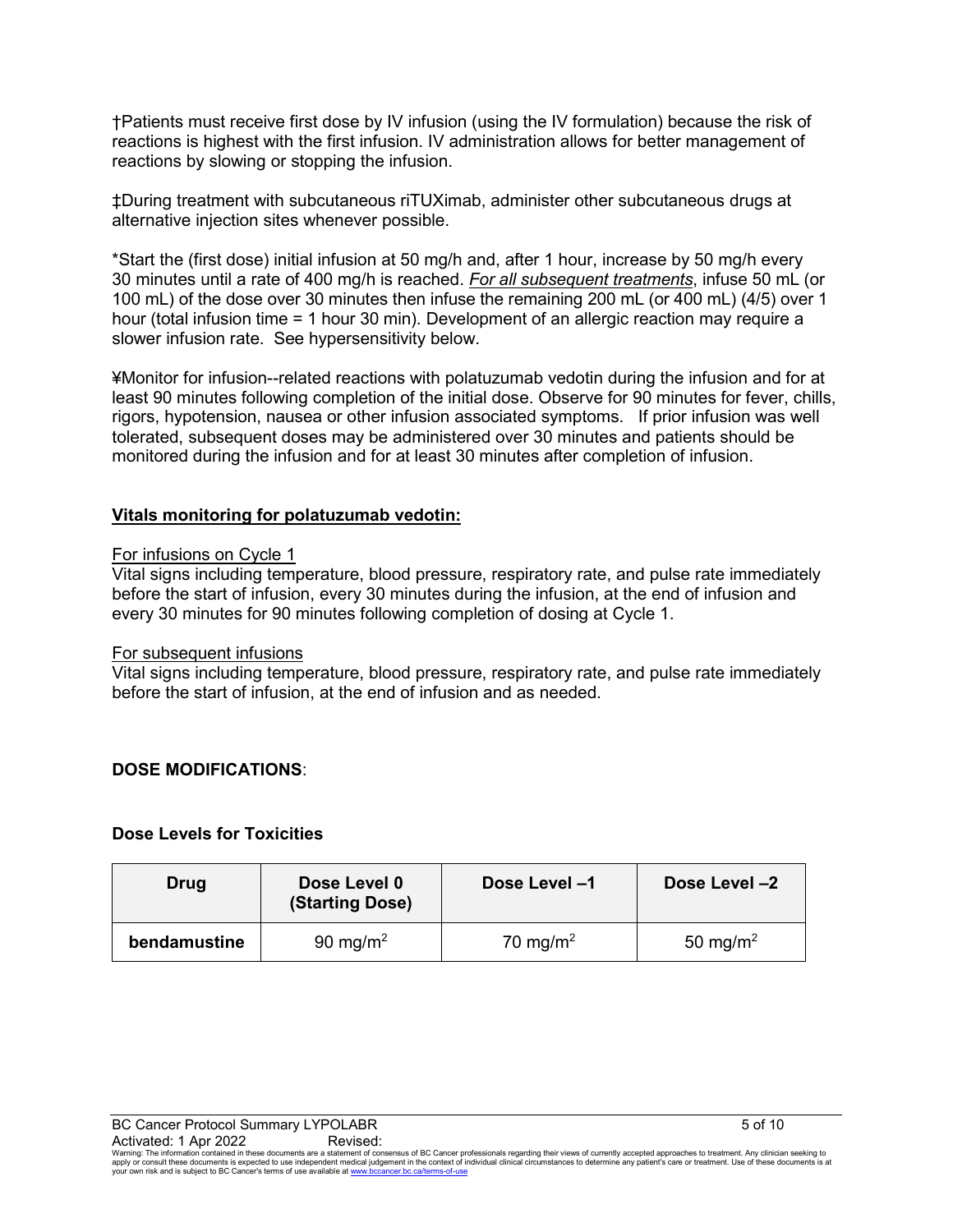## **A. Dose Modifications for HEMATOLOGIC Toxicity**

## **No dose modifications for polatuzumab vedotin or riTUXimab for hematologic toxicity**

| ANC $(x109/L)$                                                           | <b>Bendamustine</b>                                                                                                                                                                                                                                             |
|--------------------------------------------------------------------------|-----------------------------------------------------------------------------------------------------------------------------------------------------------------------------------------------------------------------------------------------------------------|
| Greater than or equal to 1.0                                             | 100%                                                                                                                                                                                                                                                            |
| Less than $1.0$<br><b>First occurrence without</b><br>infection or fever | Delay until recovery<br>$\bullet$<br>• $\sqrt{1}$ dose level or consider increasing cycle interval to 28<br>days<br>• If primary cause of neutropenia is thought to be lymphoma<br>infiltration into the bone marrow, physician may elect not to<br>reduce dose |
| Less $1.0$<br>Repeat occurrence*                                         | Delay until recovery<br>$\bullet$<br>• $\sqrt{1}$ dose level from previous level (maximum of 2 dose<br>reductions allowed) or consider increasing interval to 28<br>days                                                                                        |

\*If persistent neutropenia (ANC less than 1.0 x 10<sup>9</sup>/L) despite GCSF support and after 2 bendamustine dose reductions, consider discontinuing bendamustine or increasing the duration of filgrastim.

| Platelets (x10 <sup>9</sup> /L)            | <b>Bendamustine</b>                                                                                                                                                                                                                                                                                                     |
|--------------------------------------------|-------------------------------------------------------------------------------------------------------------------------------------------------------------------------------------------------------------------------------------------------------------------------------------------------------------------------|
| Greater than or equal to 50                | 100%                                                                                                                                                                                                                                                                                                                    |
| Less than $50$<br><b>First occurrence</b>  | • Delay until platelets greater than $75 \times 10^9$ /L<br>• $\sqrt{1}$ dose level or consider increasing interval to 28 days<br>• If thrombocytopenic at baseline and the primary cause of<br>thrombocytopenia is thought to be lymphoma infiltration into<br>the bone marrow, physician may elect not to reduce dose |
| Less than 50<br><b>Repeat occurrence**</b> | Delay until platelets greater than $75 \times 10^9$ /L<br>• $\sqrt{1}$ dose level from previous level (maximum of 2 dose<br>reductions allowed) or consider increasing interval to 28<br>days                                                                                                                           |

\*\* If platelets continue to be less than 50 x 10<sup>9</sup>/L following two bendamustine dose reductions, consider discontinuing bendamustine.

BC Cancer Protocol Summary LYPOLABR 6 of 10

 $\rm Activated:1$   $\rm Apr$   $\rm 2022$   $\rm Revised$ :<br>Warning: The information contained in these documents are a statement of consensus of BC Cancer professionals regarding their views of currently accepted approaches to treatment. Any cli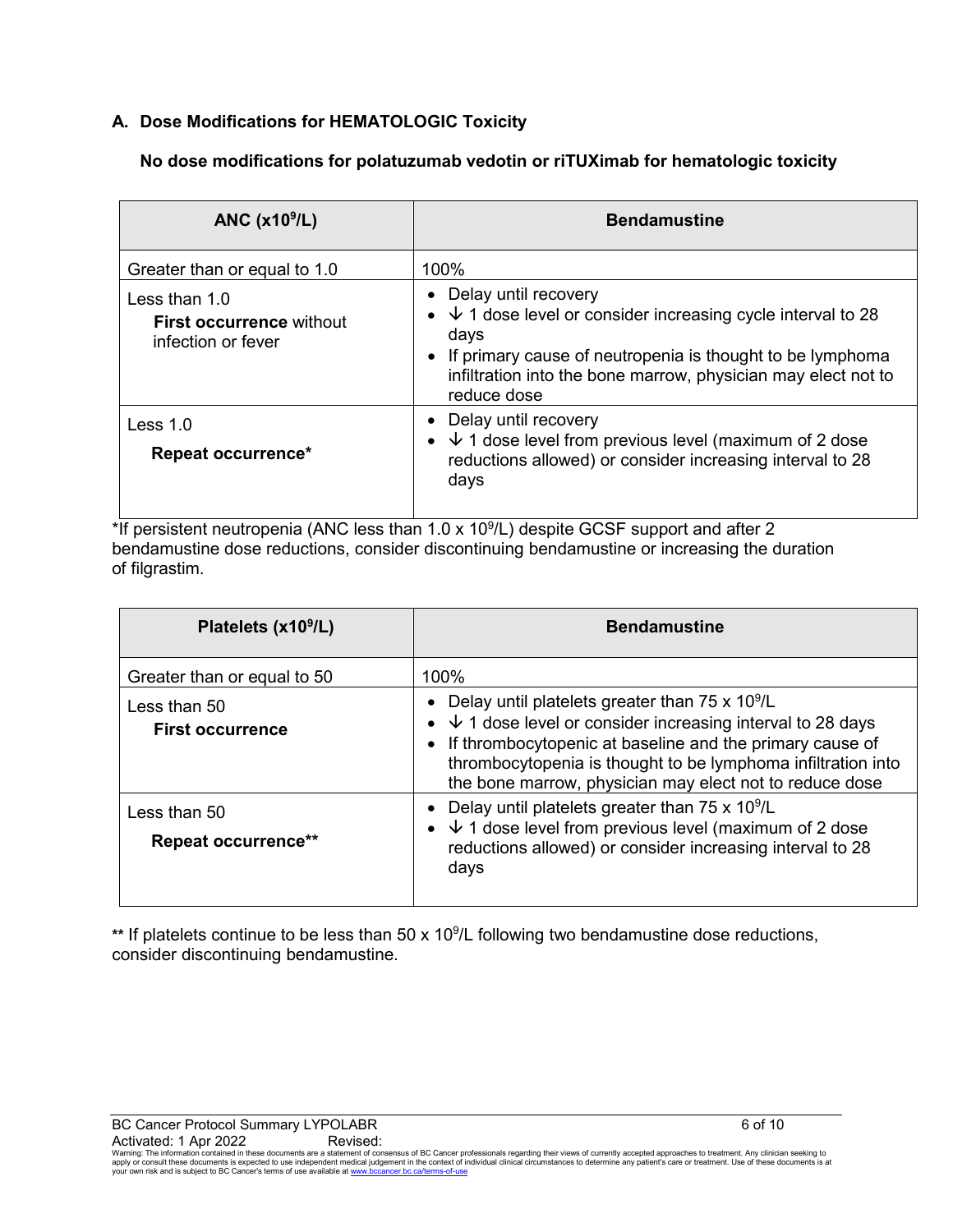## **B. Dose Modifications for NON-HEMATOLOGIC Toxicity**

## **1. Peripheral Neuropathy**

| Grade | Peripheral neuropathy                                                         |  |
|-------|-------------------------------------------------------------------------------|--|
|       | Asymptomatic, loss of deep tendon reflexes or paresthesia                     |  |
|       | Moderate symptoms, limiting instrumental ADLs                                 |  |
|       | Severe symptoms, limiting self care ADL                                       |  |
| 4     | Life-threatening consequences eg. paralysis, urgent intervention<br>indicated |  |

## **No dose reductions for bendamustine or riTUXimab for peripheral neuropathy.**

| <b>Prior to a Cycle</b>                                                                                                                            | Dose delay                                                                         | Polatuzumab vedotin only       |                                       |
|----------------------------------------------------------------------------------------------------------------------------------------------------|------------------------------------------------------------------------------------|--------------------------------|---------------------------------------|
| (Day 1)                                                                                                                                            |                                                                                    | <b>Current dose</b><br>(mg/kg) | Dose for subsequent<br>cycles (mg/kg) |
| Grade 1                                                                                                                                            | No delay                                                                           | 1.8                            | 1.8                                   |
| Grade 2 or 3<br>peripheral                                                                                                                         | Delay all drugs until<br>recovered to less than or                                 | 1.8                            | 1.4 (permanent dose<br>reduction).    |
| neuropathy $*(PN)$<br>equal to Grade 1. If delay is<br>prolonged, can consider<br>proceeding with<br>bendamustine and rituximab<br>until recovery) |                                                                                    | 1.4                            | discontinue                           |
| Grade 4<br>peripheral<br>neuropathy $*$                                                                                                            | Discontinue polatuzumab vedotin permanently<br>Continue bendamustine and rituximab |                                |                                       |

¥ Note: Polatuzumab vedotin should be permanently discontinued if any of the following occur:

- Grade 4 peripheral neuropathy
- Grade 3 peripheral neuropathy that leads to a treatment delay of 14 days or more and does not improve to less than or equal to grade 1 within 14 days
- Recurrence of greater than or equal to grade 2 peripheral neuropathy at the reduced dose

## **PRECAUTIONS**:

- 1. **Neutropenia**: Fever or other evidence of infection must be assessed promptly and treated aggressively. Primary prophylaxis with filgrastim is required.
- 2. **Thrombocytopenia**: Support with platelet transfusion may be required.
- 3. **Peripheral neuropathy** including sensory and/or motor neuropathy may develop in patients receiving polatuzumab vedotin. They are generally reversible, but it is not known if full

 $\rm Activated:1$   $\rm Apr$   $\rm 2022$   $\rm Revised$ :<br>Warning: The information contained in these documents are a statement of consensus of BC Cancer professionals regarding their views of currently accepted approaches to treatment. Any cli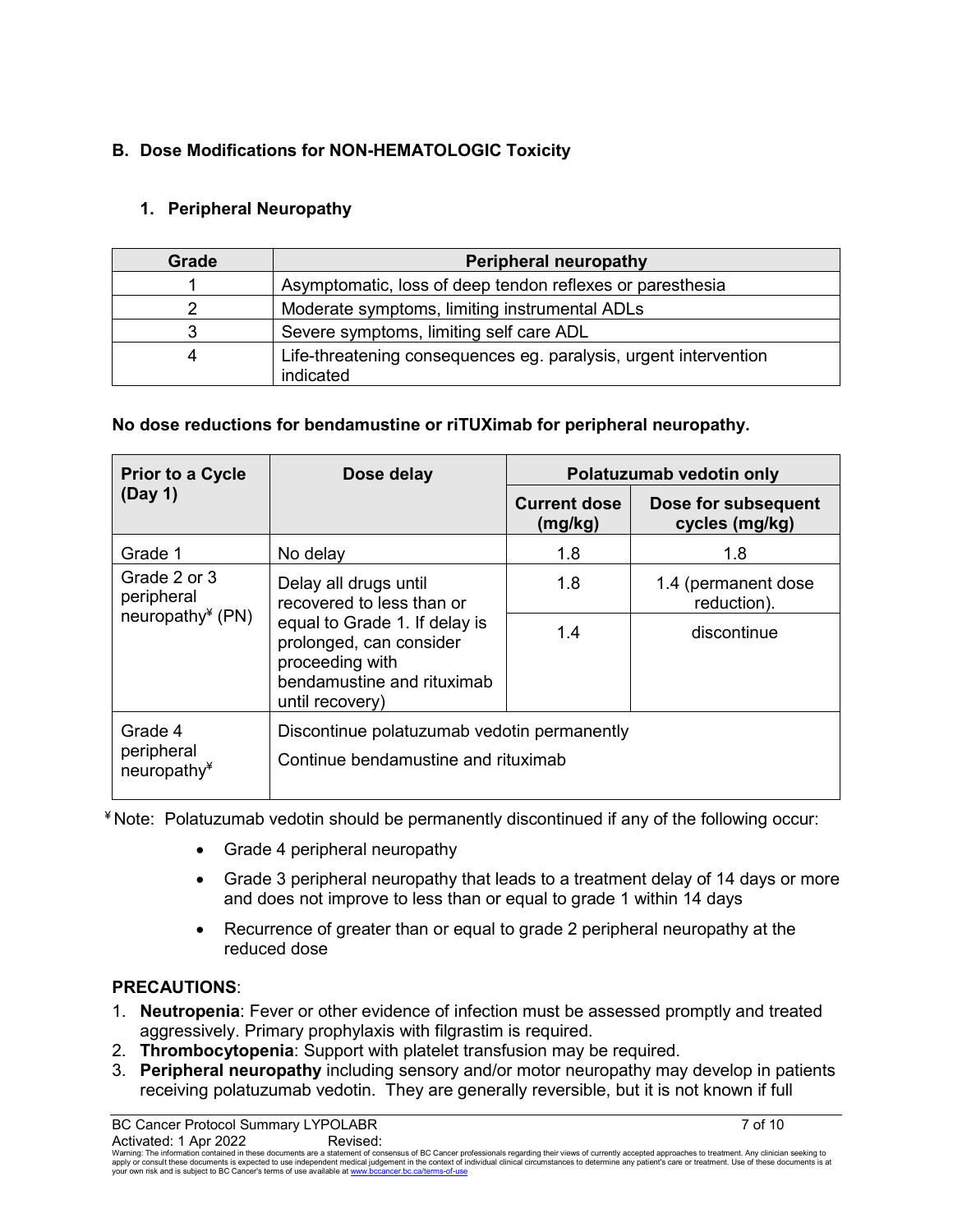reversibility can be expected or predicted. Monitor patients for symptoms of neuropathy, such as hypoesthesia, hyperesthesia, paresthesia, discomfort, a burning sensation, neuropathic pain, gait disturbance, loss of balance or weakness and institute dose modifications accordingly

- 4. **Hepatitis B Reactivation**:All lymphoma patients should be tested for both HBsAg and HBcoreAb. If either test is positive, such patients should be treated with lamiVUDine during chemotherapy and continue for one year from treatment completion for patients who are HBsAg positive and for six months for patients who are HBcoreAb positive. Such patients should also be monitored with frequent liver function tests and hepatitis B virus DNA every two months. If the hepatitis B virus DNA level rises during this monitoring, management should be reviewed with an appropriate specialist with experience managing hepatitis and consideration given to halting chemotherapy.
- 5. **Hepatotoxicity** has been observed in patients treated with polatuzumab vedotin, including elevations in transaminases and/or bilirubin. It should be avoided in patients with moderate or severe hepatic impairment (total bilirubin greater than 1.5 x ULN, AST/ ALT greater than 2.5 x ULN) as they are likely to have increased exposure to MMAE, potentially increasing their risk of adverse reactions. Any case involving an increase in hepatic transaminase greater than 3 x baseline AND an increase in direct bilirubin greater than 2 x ULN, WITHOUT any findings of cholestasis or jaundice or signs of hepatic dysfunction AND other contributing factors is suggestive of potential drug related toxicity and polatuzumab vedotin should be discontinued. Use of bendamustine in patients with moderate to severe impairment (AST/ALT 2.5 to 10x ULN and total bilirubin greater than 1.5 x ULN) is not recommended.
- 6. **Renal toxicity.** Elevations in creatinine has been observed in patients treated with polatuzumab vedotin. If creatinine rises to greater than 3 times baseline, delay polatuzumab vedotin until recovery to baseline Consider dose reduction at physician discretion.
- 7. **Infusion Reactions and Hypersensitivity** have been reported in patients receiving polatuzumab vedotin bendamustine and rituximab. Commonly experienced events include nausea, vomiting, chills, fever, pruritus, hypotension, flushing and other symptoms. Bendamustine can also cause allergic type reactions during the IV infusion such as fever, chills, pruritus and rash. Severe anaphylactic and anaphylactoid reactions have occurred rarely, particularly in the second and subsequent cycles of therapy. If an allergic reaction occurs, stop the infusion and the physician in charge should determine a safe time and rate to resume the infusion. Consider pre-treatment with antihistamines, antipyretics and corticosteroids for patients experiencing Grade 1 or 2 infusion reactions; consider discontinuing treatment for patients experiencing Grade 3 or 4 infusion reactions. See BC Cancer Hypersensitivity Guidelines and SCDRUGRX for management guidelines
- 8. **riTUXimab Hypersensitivity:** Refer to BC Cancer Hypersensitivity Guidelines. Rituximab can cause allergic type reactions during the IV infusion such as hypotension, wheezing, rash, flushing, alarm, pruritus, sneezing, cough, fever or faintness. For the first dose, patients are to be under constant visual observation during all dose increases and for 30 minutes after infusion is completed. For all subsequent doses, constant visual observation is not required. Vital signs are not required unless symptomatic. Because transient hypotension may occur during infusion, consider withholding antihypertensive medications 12 hours prior to riTUXimab infusion. If an allergic reaction occurs, stop the infusion and the physician in charge should determine a safe time and rate to resume the infusion. A reasonable guideline is as follows. After recovery of symptoms, restart riTUXimab infusion at one infusion rate below the rate at which the reaction occurred and continue with escalation of infusion rates on the appropriate schedule above. If the infusion must be stopped a

BC Cancer Protocol Summary LYPOLABR 8 of 10 Activated: 1 Apr 2022 Revised:

Waming: The information contained in these documents are a statement of consensus of BC Cancer professionals regarding their views of currently accepted approaches to treatment. Any clinicial seeking to<br>apply or consult th your own risk and is subject to BC Cancer's terms of use available a[t www.bccancer.bc.ca/terms-of-use](http://www.bccancer.bc.ca/terms-of-use)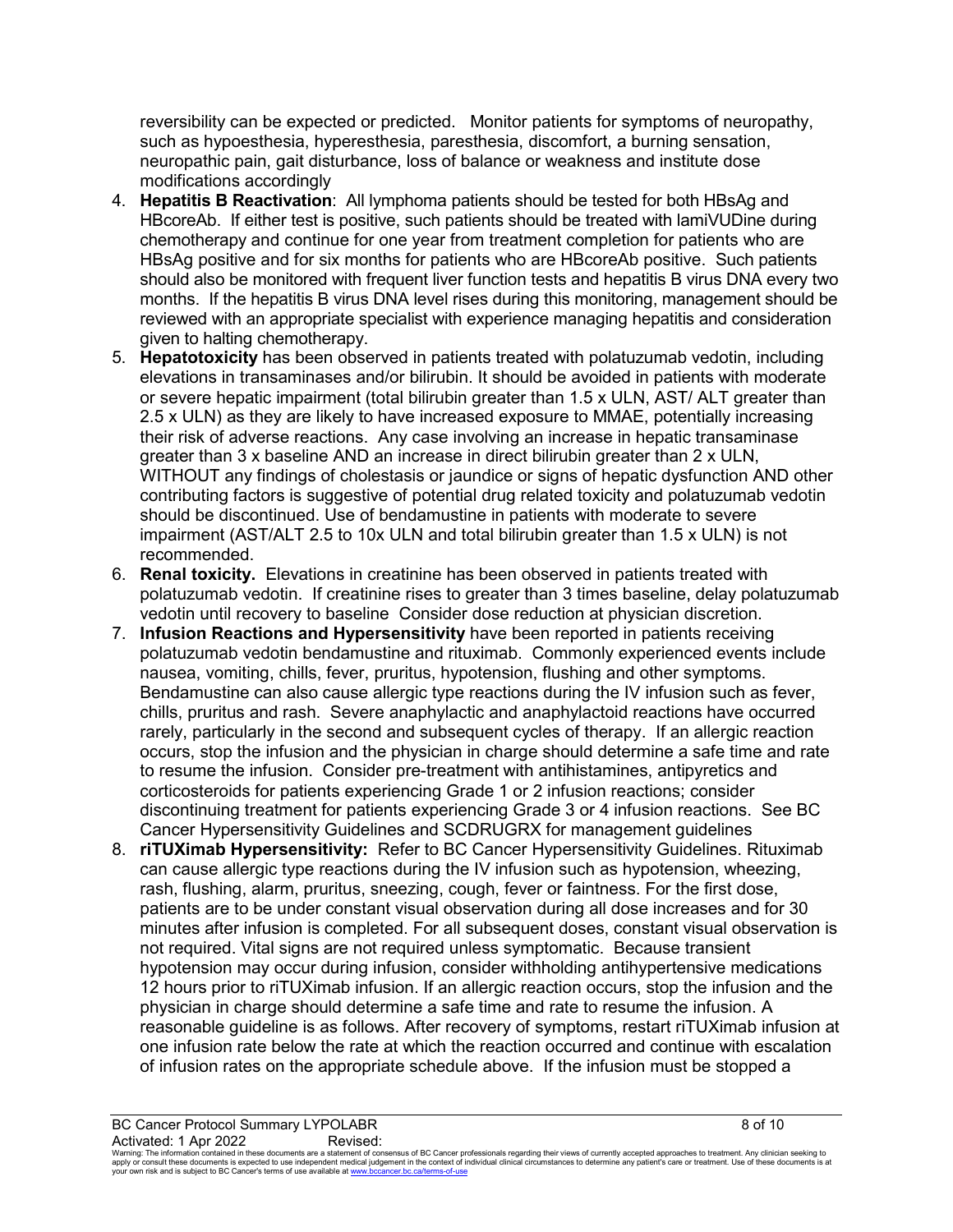second time, restart after clearance of symptoms, at one infusion rate lower and continue at that rate without further escalation. Fatal cytokine release syndrome can occur (see below).

- 9. **Tumour Lysis Syndrome**: Tumor lysis syndrome has been associated with polatuzumab vedotin, bendamustine and rituximab, possibly leading to acute renal failure and death. Usual onset occurs during the first cycle. Maintain adequate volume status and monitor blood chemistry, including potassium and uric acid levels as required. Patients who are considered to have high tumour burden (e.g. lymphocyte count greater than or equal to 25 x 10<sup>9</sup>/L or bulky lymphadenopathy) may be at a higher risk for tumour lysis and may require tumour lysis prophylaxis and monitoring, as per physician discretion. Allopurinol has been used, but the concomitant use of bendamustine and allopurinol can cause increased risk of severe skin toxicity.
- 10. **Infection,** including pneumonia and sepsis has been reported. Antiviral coverage for HSV, VZV and anti-pneumocystis prophylaxis are required during treatment and continue for at least 6 months after completion.
- 11. **Drug Interactions**: CYP1A2 inhibitors can potentially decrease plasma concentration of bendamustine. CYP1A2 inducers can potentially increase plasma concentration of bendamustine. Strong CYP3A4 inhibitors may increase unconjugated MMAE AUC which may increase polatuzumab vedotin toxicities. Strong CYP3A4 inducers may decrease the AUC of unconjugated MMAE; clinical significance unknown.
- 12. **Skin Reactions**: Rash, toxic skin reactions and bullous exanthema have been reported with bendamustine. They may be progressive and increase in severity with further treatment. Monitor closely. If skin reactions are severe or progressive, consider withholding or discontinuing bendamustine.
- 13. **Fatal Cytokine Release Syndrome** has been reported with riTUXimab. It usually occurs within 1-2 hours of initiating the first riTUXimab infusion. Initially, it is characterised by severe dyspnea (often with bronchospasm and hypoxia) in addition to fever, chills, rigors, urticaria and angioedema. Pulmonary interstitial infiltrates or edema visible on chest x-ray may accompany acute respiratory failure. There may be features of tumour lysis syndrome such as hyperuricemia, hypocalcemia, acute renal failure and elevated LDH. For severe reactions, stop the infusion immediately and evaluate for tumour lysis syndrome and pulmonary infiltration. Aggressive symptomatic treatment is required. The infusion can be resumed at no more than one-half the previous rate once all symptoms have resolved, and laboratory values and chest x-ray findings have normalized. The risk of cytokine release syndrome is low but is increased when the peripheral blood lymphocyte count is greater than 30-50 x 10<sup>9</sup>/L. While there is no requirement to withhold riTUXimab based on lymphocyte count, clinicians may wish to pre-medicate patients with high tumour burden with steroids prior to riTUXimab infusion or omit the riTUXimab from the first cycle of treatment.
- 14. **Rare Severe Mucocutaneous Reactions:** (similar to Stevens-Johnson Syndrome) have been anecdotally reported with riTUXimab. If such a reaction occurs, riTUXimab should be discontinued.
- 15. **Gastrointestinal Obstruction or Perforation:** There have been rare reports of gastrointestinal obstruction or perforation, sometimes fatal, when riTUXimab is given in combination with other chemotherapy, occurring 1 to 12 weeks after treatment. Symptoms possibly indicative of such complications should be carefully investigated and appropriately treated.
- 16. **Medication Safety:** riTUXimab is formulated differently for IV versus subcutaneous administration. Use caution during prescribing, product selection, preparation and administration. IV formulation is supplied as 10 mg/mL solution which must be diluted prior to administration. Subcutaneous formulation is supplied as a fixed dose of 1400 mg/11.7 mL ready-to-use solution which contains hyaluronidase to facilitate injection.

Waming: The information contained in these documents are a statement of consensus of BC Cancer professionals regarding their views of currently accepted approaches to treatment. Any clinicial seeking to<br>apply or consult th your own risk and is subject to BC Cancer's terms of use available a[t www.bccancer.bc.ca/terms-of-use](http://www.bccancer.bc.ca/terms-of-use)